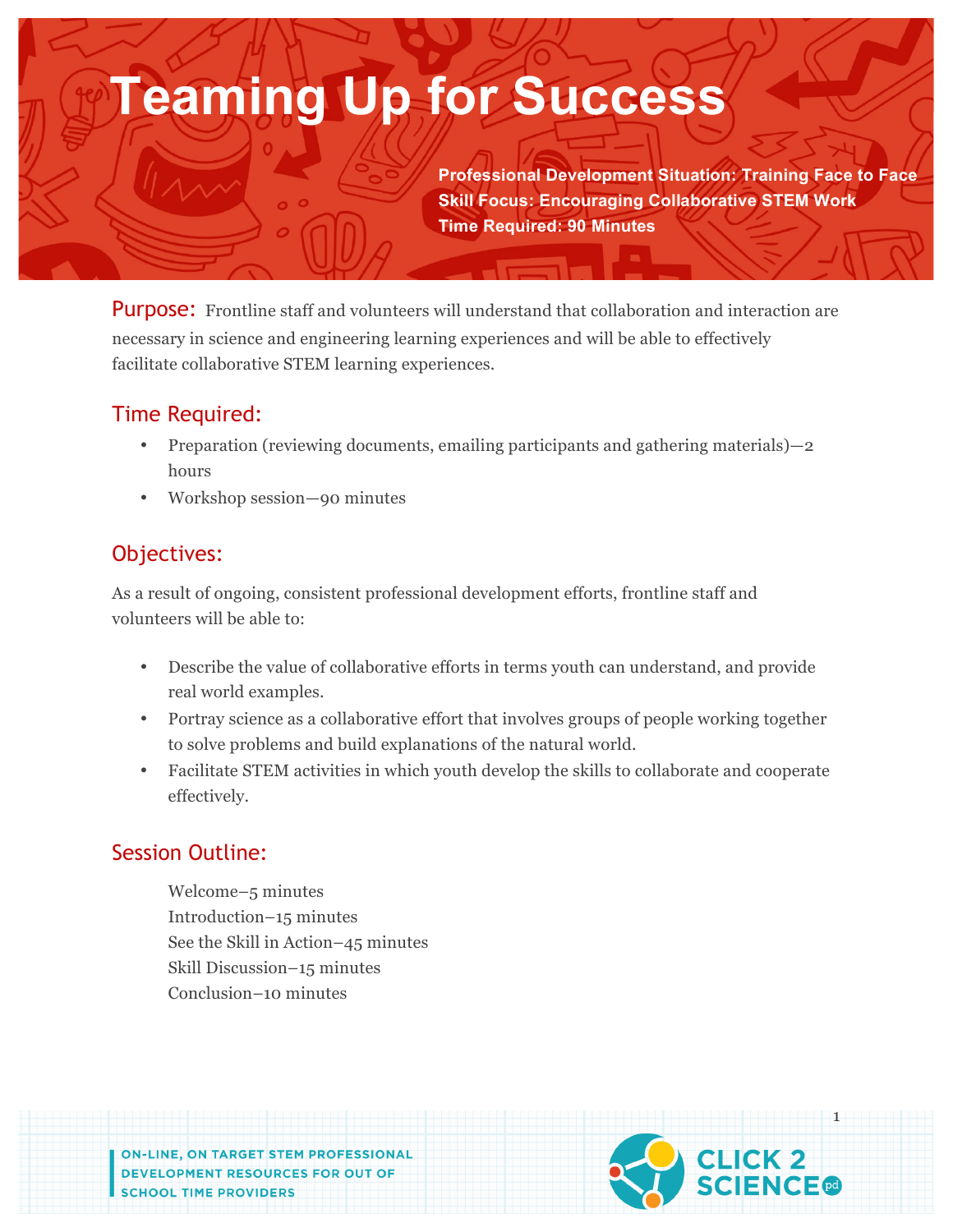

## Materials & Supplies:

*Trainer supplies:* 

- Copies of Training Resource B (one copy for every group of four participants)
- Extra newspapers
- Flip chart paper and markers (and tape if necessary)

#### *Participant supplies:*

• Newspapers, masking tape, rulers

## Before the Session

- **Step One:** Print Training Resource B—Make enough copies of the activity card so each group of four participants will have one.
- **Step Two:** Gather newspapers and masking tape for the hands-on activity.
- **Step Three:** Identify a training space that has enough floor space to accommodate small groups building on the floor.

# Training Outline

#### **Welcome/Context - 5 minutes**

| What I Say                                     | What I Do                                       |
|------------------------------------------------|-------------------------------------------------|
| Welcome! Thank you for making the time to      | Greet participants, let them know you value     |
| attend this training and for committing to     | their time and share logistics for the meeting: |
| quality programing at your site.               | Restrooms, break scheduling, etc.               |
| Let's take a moment to go around the room      | *Other possible options for introductions       |
| and introduce ourselves by telling us *whether | would be to tell one interesting fact about     |
| the youth in your setting work collaboratively | yourself, or tell about a time of positive      |
| or individually when doing STEM activities.    | collaboration you've experienced.               |

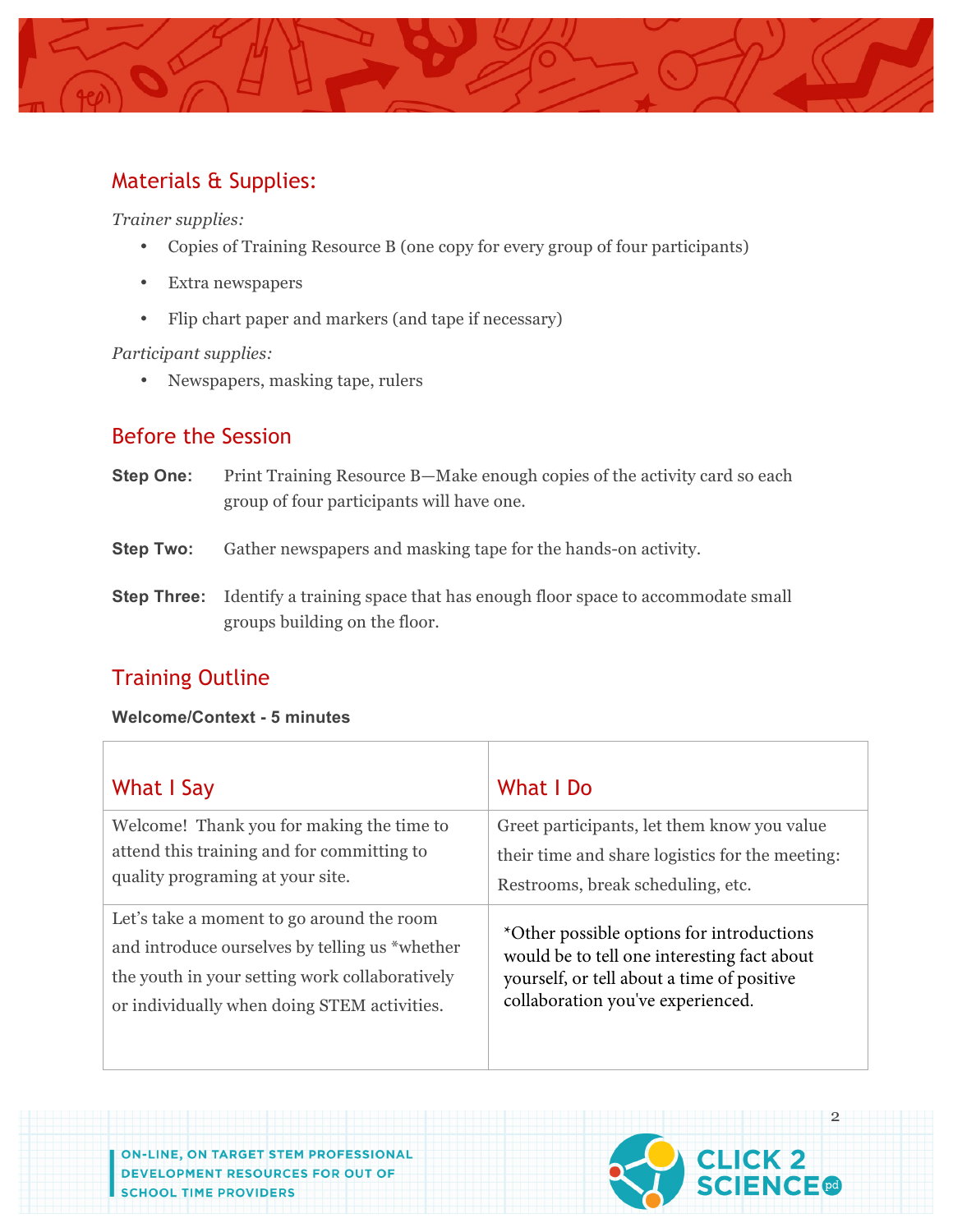#### **Introduction - 15 minutes**

| What I Say                                                                                                                                     | What I Do                                                                                                                                                   |
|------------------------------------------------------------------------------------------------------------------------------------------------|-------------------------------------------------------------------------------------------------------------------------------------------------------------|
| Today we are going to talk about collaboration<br>in STEM activities—and we are going to<br>participate in an engineering challenge.           |                                                                                                                                                             |
| Socrates said, "Nothing enters the mind that<br>hasn't been in the hands." Today's activity will<br>demonstrate the benefits of collaboration. |                                                                                                                                                             |
| Just to be sure we are on the same pagewhat<br>do we mean by "collaboration" in STEM<br>activities?                                            | Chart participant responses. Be sure to include<br>working together, listening to each other,<br>respecting each other's ideas, and having<br>common goals. |

#### **See the Skill in Action - 45 minutes**

| What I Say                                                                                  | What I Do                                                                                                                                                                    |
|---------------------------------------------------------------------------------------------|------------------------------------------------------------------------------------------------------------------------------------------------------------------------------|
| Please count off by 4's so that we can arrange<br>ourselves into small groups of engineers. | Help participants form small groups. You<br>want group size small enough so they can<br>successfully complete the activity but large<br>enough that no one is working alone. |
| Let's spread out so that we have room to work.                                              | Arrange the groups so that they have space<br>around them to work.                                                                                                           |
| Here's the challenge for today! Would someone<br>please read the instructions?              | Have a participant read the activity card text<br>(Training Resource B).                                                                                                     |

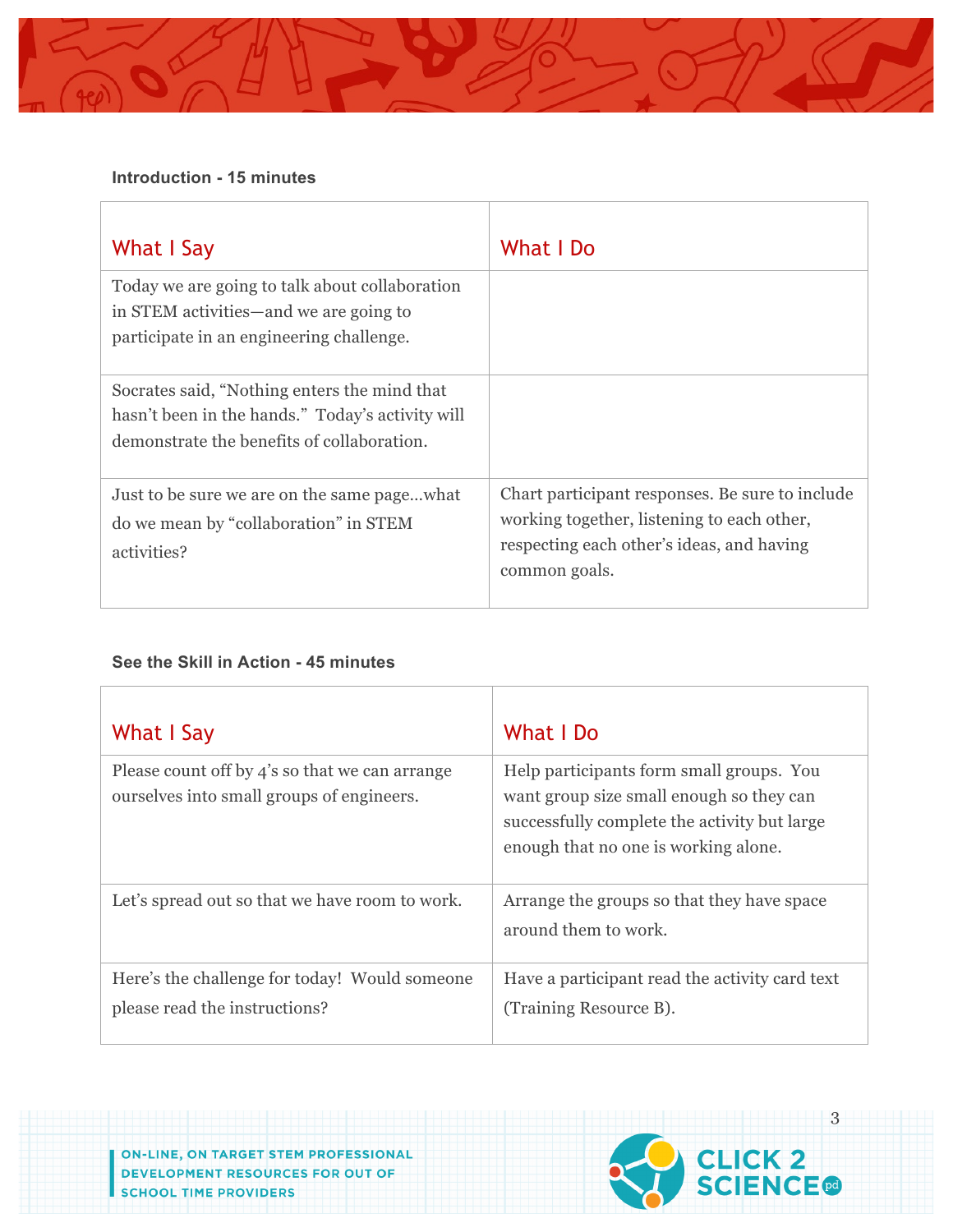

| This challenge requires that you work together<br>to build a device that will hold your whole team<br>6 inches off the ground for 10 seconds using only<br>the newspapers you have and masking tape.<br>Here's a hint for success: Everyone has to<br>collaborate to be successful! | Repeat the instructions.                                                                                                                                                                                                                                                                                                                                                                                                                                                                                                                                                                                                                                                                                                                                            |
|-------------------------------------------------------------------------------------------------------------------------------------------------------------------------------------------------------------------------------------------------------------------------------------|---------------------------------------------------------------------------------------------------------------------------------------------------------------------------------------------------------------------------------------------------------------------------------------------------------------------------------------------------------------------------------------------------------------------------------------------------------------------------------------------------------------------------------------------------------------------------------------------------------------------------------------------------------------------------------------------------------------------------------------------------------------------|
| At the end of 20 minutes, each group will<br>demonstrate their device. We'll confirm that<br>each group's device is 6 inches off the ground by<br>measuring, and we'll count to 10 to make sure<br>each device is off the ground for 10 seconds.                                    | Give participants a 3-minute warning before<br>time is up so they can wrap up the activity.                                                                                                                                                                                                                                                                                                                                                                                                                                                                                                                                                                                                                                                                         |
| You have 20 minutes to engineer a device that<br>will save you from the alligators. Let's get<br>started!                                                                                                                                                                           | Give participants 20 minutes to work on the<br>device. Encourage them to test it and make<br>adjustments as they work. Ask questions that<br>will help them think about shapes that are<br>supportive (columns, triangles). Remind them<br>that while the newspaper is flimsy, there are<br>ways to make it stronger. Encourage them to<br>test their device as they build.<br>*In order to be successful in this activity, the<br>teams must figure out that they need to roll<br>the newspapers into short, stout columns or<br>triangles and tape them together into a small<br>platform. To test the device, everyone in the<br>team must place at least one foot on the<br>platform and hold each other in place as they<br>step up and (quickly) count to 10. |

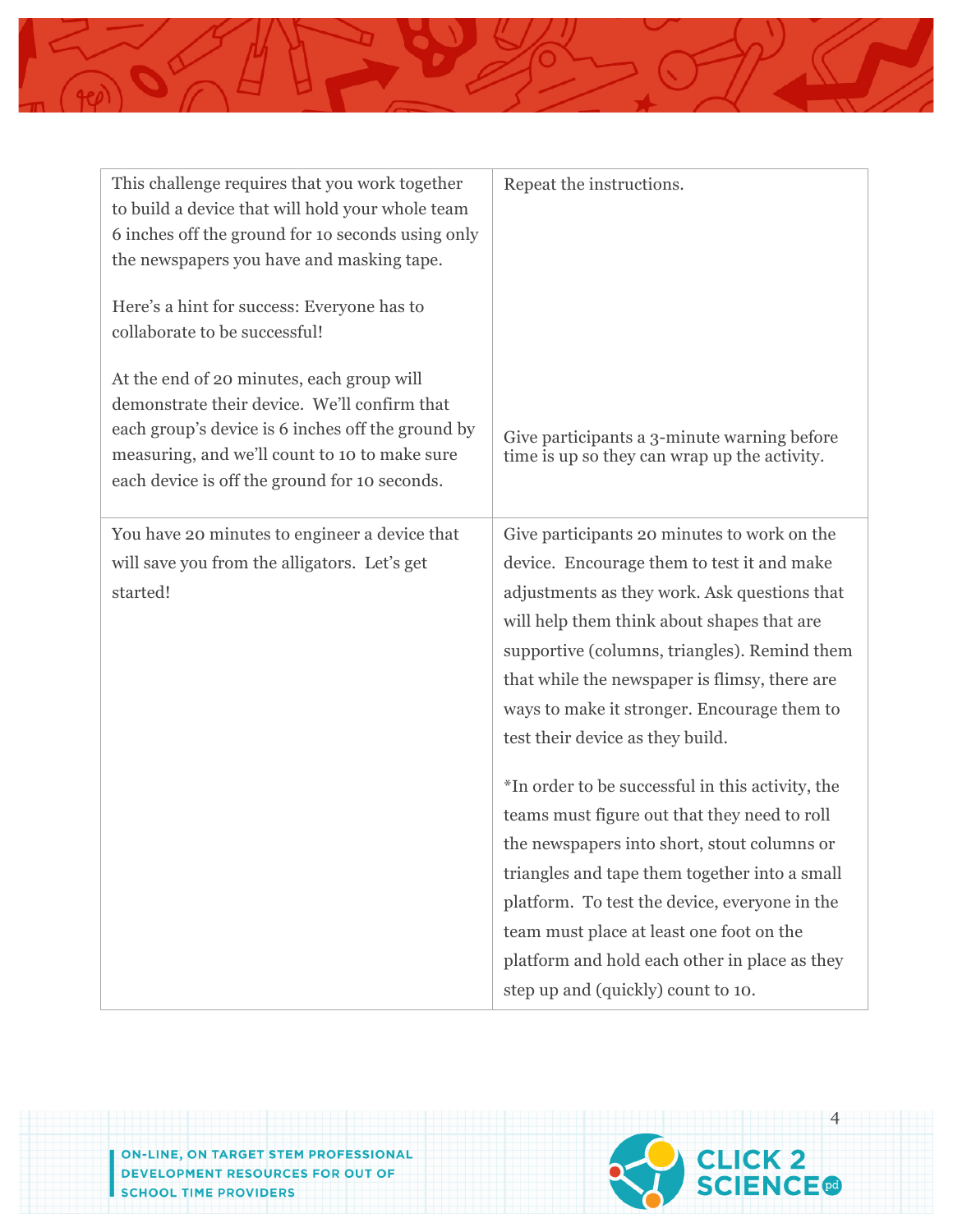

| Let's come back together and test the devices.                                 | Call the groups back together after 20         |
|--------------------------------------------------------------------------------|------------------------------------------------|
| We will go around the room and ask each group<br>to demonstrate their success. | minutes. Ask each group to demonstrate its     |
|                                                                                | device. If a team is successful congratulate   |
|                                                                                | them. If they made an effort but are not quite |
|                                                                                | there yet, ask them what they might do next to |
|                                                                                | improve their chances of survival in the       |
|                                                                                | swamp.                                         |

#### **Skill Discussion: 15 minutes**

| What I Say                                              | What I Do                                                                                                                                                                                                                                                                                                                                                     |
|---------------------------------------------------------|---------------------------------------------------------------------------------------------------------------------------------------------------------------------------------------------------------------------------------------------------------------------------------------------------------------------------------------------------------------|
| Why was collaboration so important in this<br>activity? | Make the following points:<br>Everyone contributed in some way to the<br>design.<br>With each trial of the device, participants<br>recommended improvements that the<br>group agreed upon.<br>The final part of the activity (stepping on<br>the device) would be impossible to do<br>without collaborating.                                                  |
| What were some of the elements of<br>collaboration?     | Make the following points:<br>The teams communicated their ideas.<br>The teams worked together to build the<br>device in a set time.<br>The teams worked together to get<br>everyone on the device—even for a short<br>time.<br>Everyone's position on the device was<br>moderated by the need to include<br>everyone-the entire team made<br>accommodations. |



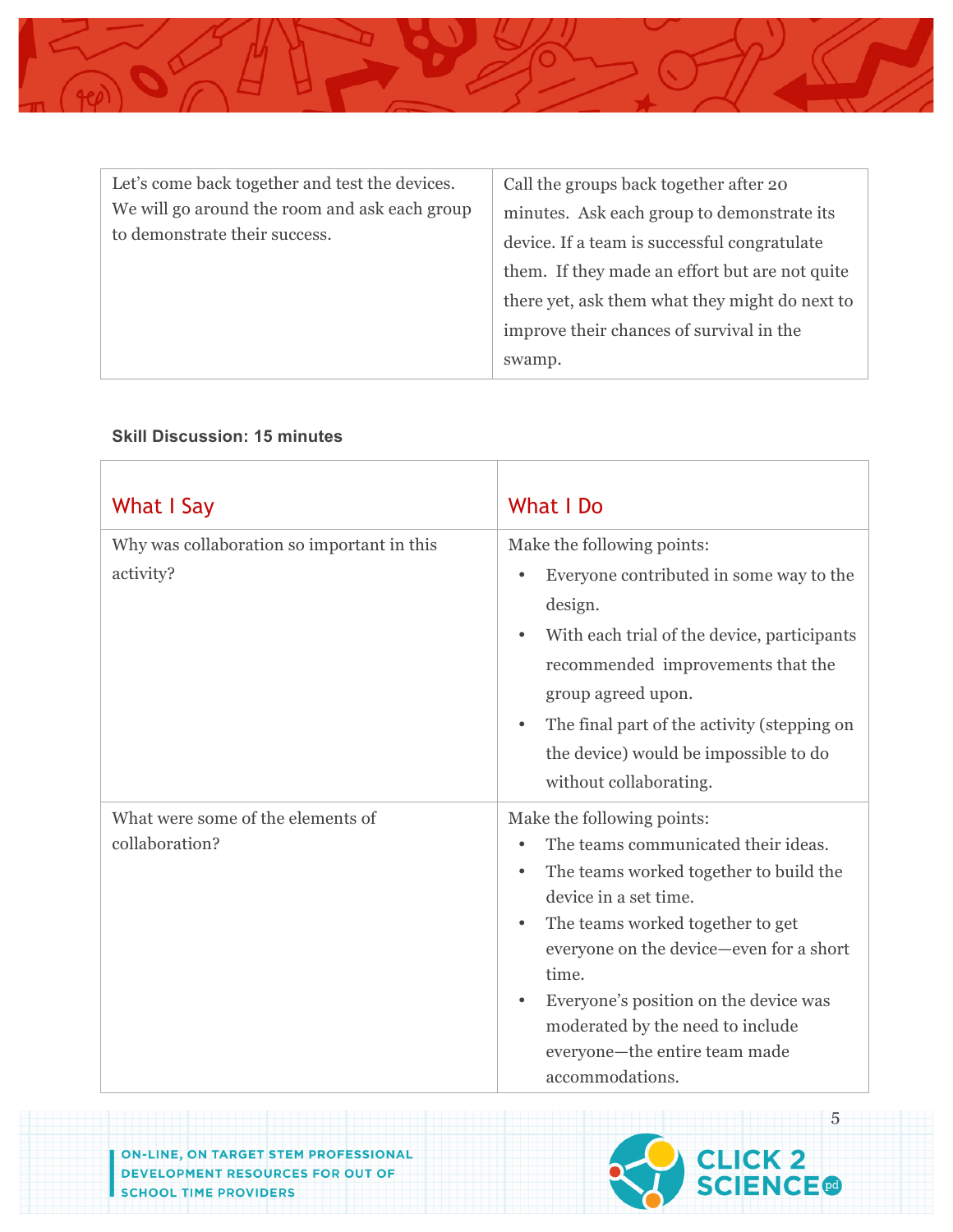#### **Closure: 10 minutes**

| What I Say                                                                                                                                                                                                                                                                                                                                                                     | <b>What I Do</b>                                                                                                                                  |
|--------------------------------------------------------------------------------------------------------------------------------------------------------------------------------------------------------------------------------------------------------------------------------------------------------------------------------------------------------------------------------|---------------------------------------------------------------------------------------------------------------------------------------------------|
| In real-world STEM, the stereotype of the mad<br>scientist working alone in a lab just doesn't exist.<br>Real-world STEM requires real-world skills-like<br>collaboration.<br>The ability to collaborate-to share and improve<br>on each other's ideas, to work together to solve<br>problems, to create a shared vision, and to make<br>the team's goal central is essential. |                                                                                                                                                   |
| It would have been very difficult, if it was<br>possible at all, to get all of the team members off<br>the ground without collaborating. By working<br>together and by putting the team's goal first, you<br>were either successful or on your way to success.                                                                                                                 | Take a few minutes to look back a the list you<br>created earlier. Is there anything that you can<br>add to that list? Anything you would remove? |
| When we go back to our sites and work with<br>youth, what are strategies we can use that<br>encourage collaboration in youth?                                                                                                                                                                                                                                                  | Chart the responses. Tell participants you<br>will type them up and send them out after the<br>training.                                          |
| Are there any final questions or concerns?                                                                                                                                                                                                                                                                                                                                     | Address questions and concerns. Encourage<br>the participants to answer each other's<br>questions from their experiences if possible.             |
| Thank you for being here today and for<br>participating. Please remember that I am a<br>resource and that I look forward to hearing about<br>your successes.                                                                                                                                                                                                                   | Encourage staff to implement one of the<br>strategies this week.                                                                                  |

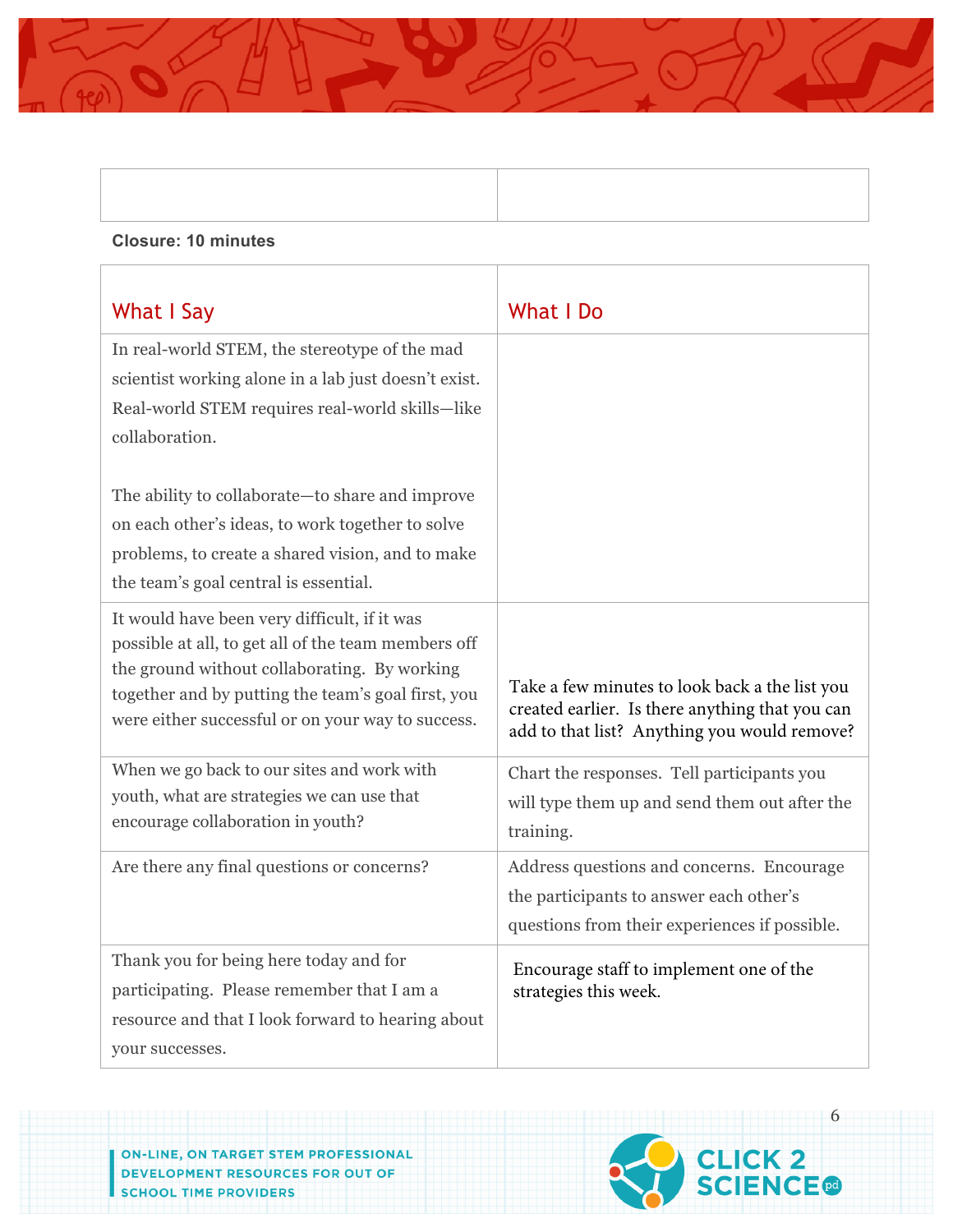

### After the Session:

- **Step One:** Type up the charts.
- **Step Two:** Email the participants thanking them for attending the training and reminding them that you are a resource. Ask if they have follow-up questions. Include the charts participants created and an electronic copy of "Danger in the Okefenokee!" in the email.

**Want to earn credit?** Click2Science has partnered with BetterKidCare (BKC) to provide continuing education units to create moments that click. Find out more at: http://extension.psu.edu/youth/betterkidcare/school-age-practitioners/click2science

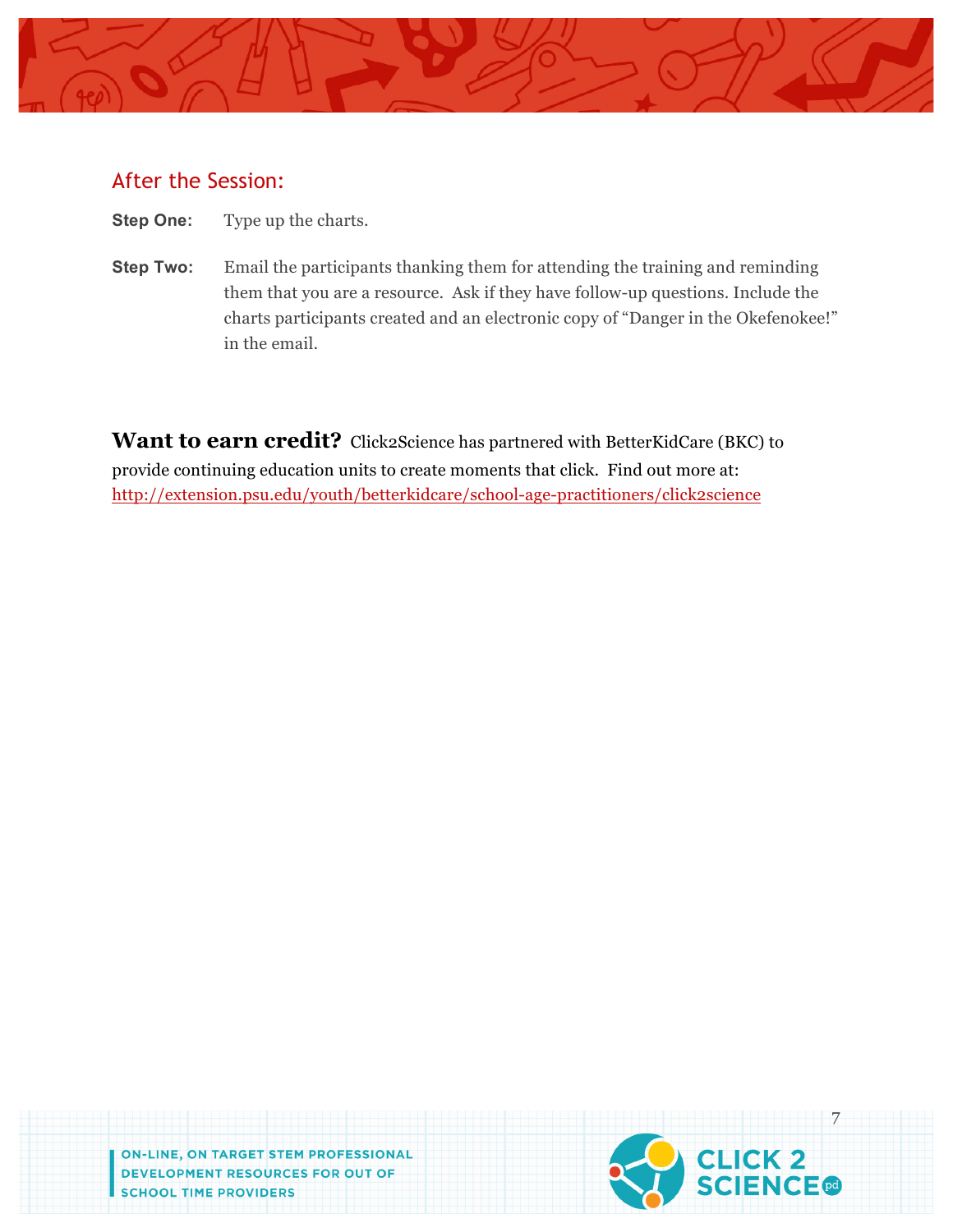

## Training Resource A

#### **Pre-session Email**

Email to participants before the Training Session: Send 10-14 days prior to session.

Dear Participant,

Welcome to STEM training! The next professional development session is scheduled for DATE at TIME and LOCATION. We will focus on Encouraging Collaborative STEM Work.

Please bring a newspaper with you to the session.

Please feel free to contact me with your questions or concerns at CONTACT INFORMATION.